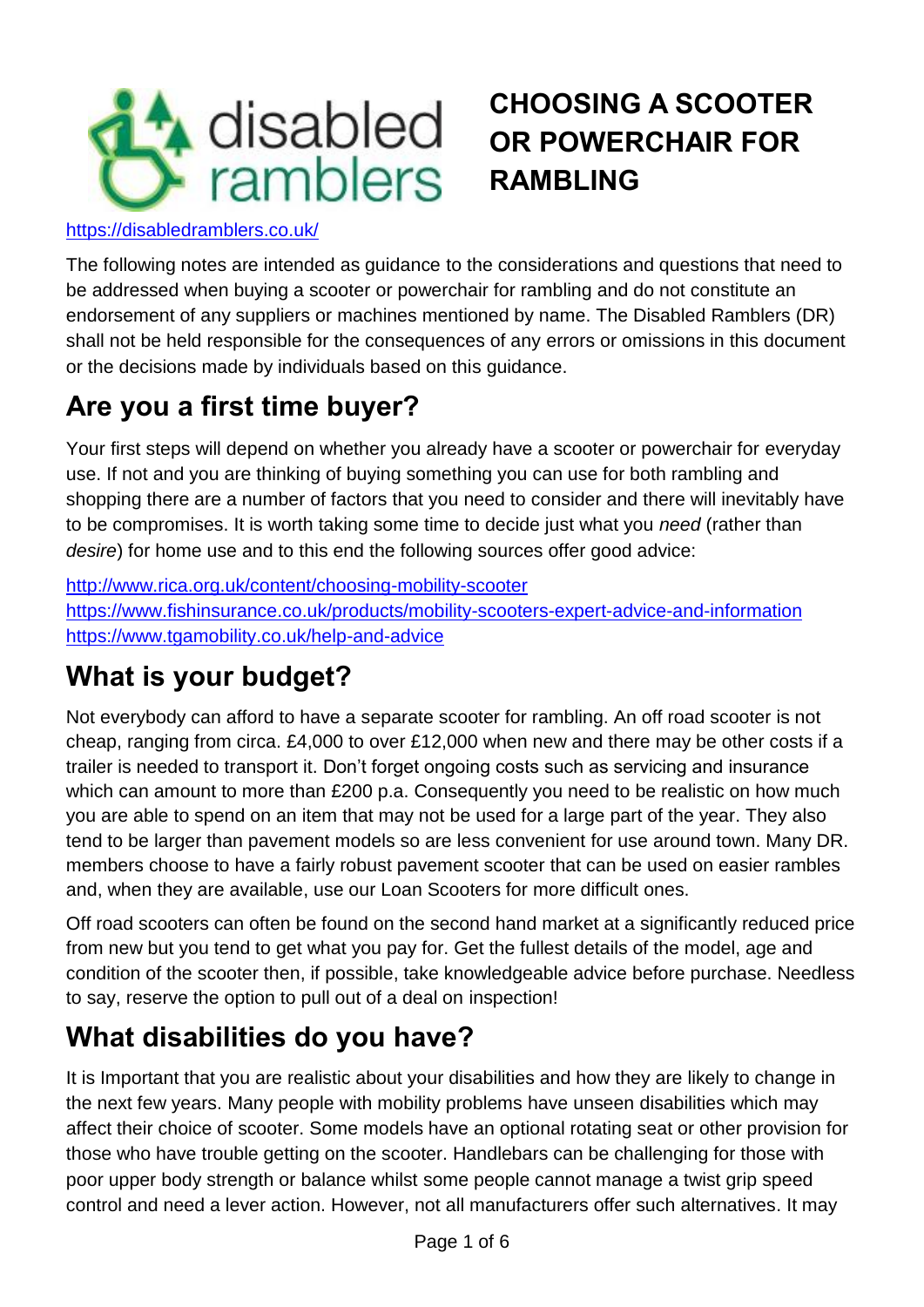be that a three wheeled scooter (which tend to have lighter steering) could be more suitable or even joystick control. Unfortunately, few manufacturers offer joystick options and then at additional cost. The quality of joystick controls, particularly as regards waterproofing, can be variable and driving a joystick scooter can be tiring if you have problems concentrating for long periods.

## **How adventurous do you want to be?**

DR. Rambles range from outings on quiet roads, level farm tracks or forestry roads with metaled surfaces to rough grassland or open fell side. Footpaths can become muddy quagmires in wet weather – which can happen within a couple of hours. DR. categorises its rambles from category (cat.) 1 to cat. 3, with forestry tracks being typically cat. 2 and rough paths or open heath cat. 3.



## **Finding off-road scooters to consider**

The number of companies supplying scooters or powerchairs for off-road use is limited and most have to be imported. Magazines on disability topics are a good starting point when looking for suitable scooters, together with knowledge gleaned from chatting with DR members. Internet searches such as "off road mobility scooters" can be helpful in extending your knowledge. A few suppliers of off road scooters exhibit at shows like Naidex but often the stands are manned by sales people who will try to sell you a standard "pavement" scooter.

Some of the more robust "about town" or "pavement" scooters can be OK for cat. 2 rambles with larger batteries fitted but if you intend to get out over rougher country you need to consider heavyweight models, designed and built for off-road use. However, beware the pavement scooter *dressed* for off road use with bigger wheels and a more rugged styling than its stablemate!

Examples of a selection of the off-road scooters available:

The Beamer "Tramper", <http://www.tramper.co.uk/specifications.php>

The Beamer "TWS" <http://www.tramper.co.uk/products/scooter>

The TGA "Supersport"<http://www.tgamobility.co.uk/product/supersport>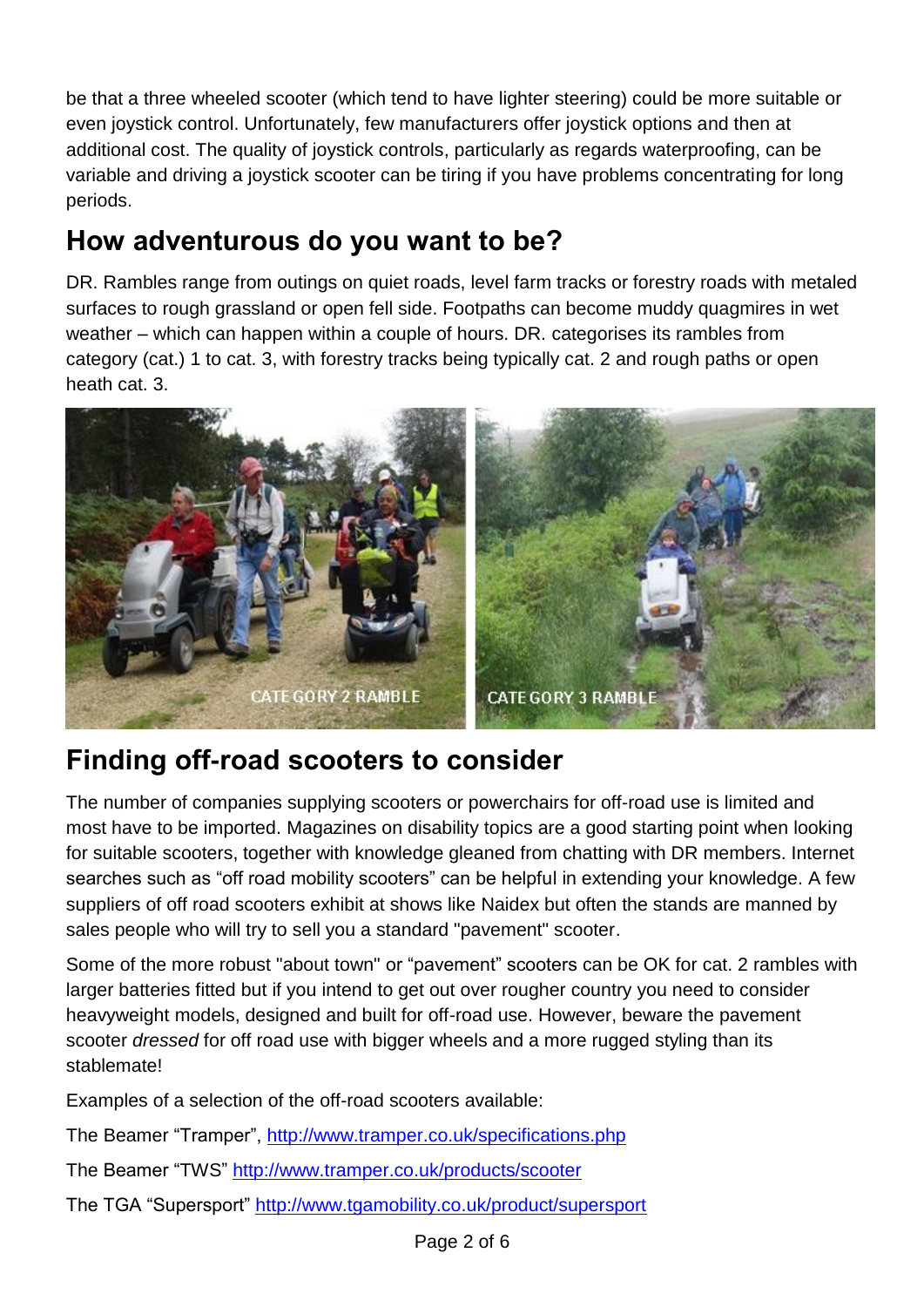The TGA "Breeze" range<https://www.tgamobility.co.uk/range/scooters/breeze-s4>

The Mini Crosser range. [http://www.minicrosser.com/united\\_kingdom.asp](http://www.minicrosser.com/united_kingdom.asp)

The BOMA which Molten Rock produced and has been bought - but not yet in production (Feb 2017) - by Equal Adventure: <https://allterrain.equaladventure.org/>

The Terrain Hopper - <http://www.terrainhopper.com/>

Each has its pros and cons so needs careful consideration before purchase and there are other scooters not referenced here due to lack of space.

## **Joystick controlled scooters**

Some companies have adapted their handlebar scooters to joystick control, e.g

The Mini Crosser "M Joy"; The BOMA ; The Terrain Hopper. :(see above links)

# **Powerchairs**

Powerchairs are joystick controlled electric wheelchairs which steer by varying the speed of the driving wheels. You need a special reason for going down this route such as low upper body strength or poor balance. They also tend to be heavier than scooters so you should be aware of the regulations described elsewhere in this publication. A very small number of DR members use them on our rambles without major problems but great care is needed in what you choose.

Frequently they have too little ground clearance for serious off road rambling beyond forestry tracks with some exceptions but the following are worth considering:

The All Terrain Wheelchairs range <http://www.allterrainwheelchairs.co.uk/>

The Myability Four X DL<http://www.mybility.co.uk/wheelchair/dl/>

The Permobil range <http://www.permobil.com/en-GB/English/C/Products/X850-Corpus1/>

## **Design considerations for both scooters and powerchairs**

Without getting too deeply into the technical aspects of scooters and powerchairs, there are some things that anyone looking to buy a vehicle for off-road use needs to consider. For example, not everyone is able to use a twist grip throttle control so prefer a lever action (or perhaps a joystick), but can the controls be either left or right handed – or even switchable?

### **Three wheels or four?**

Four wheeled scooters with direct handlebar controls were the logical design when going off road and should be the first type for a newcomer to consider. They offer good stability but, due to differences in mobility between individuals, do not suit everybody. Some manufacturers offer a turning seat to make mounting the scooter easier (also on three wheelers). The types of suspension offered vary greatly in layout and stiffness, so some compromise between comfort and stability is necessary.

Three-wheelers can help those with poor upper body strength as the steering tends to be lighter. However, in certain circumstances - e.g. addressing the start of a descent from an angle - they raise questions of stability and extra care is needed. The Supersport has been popular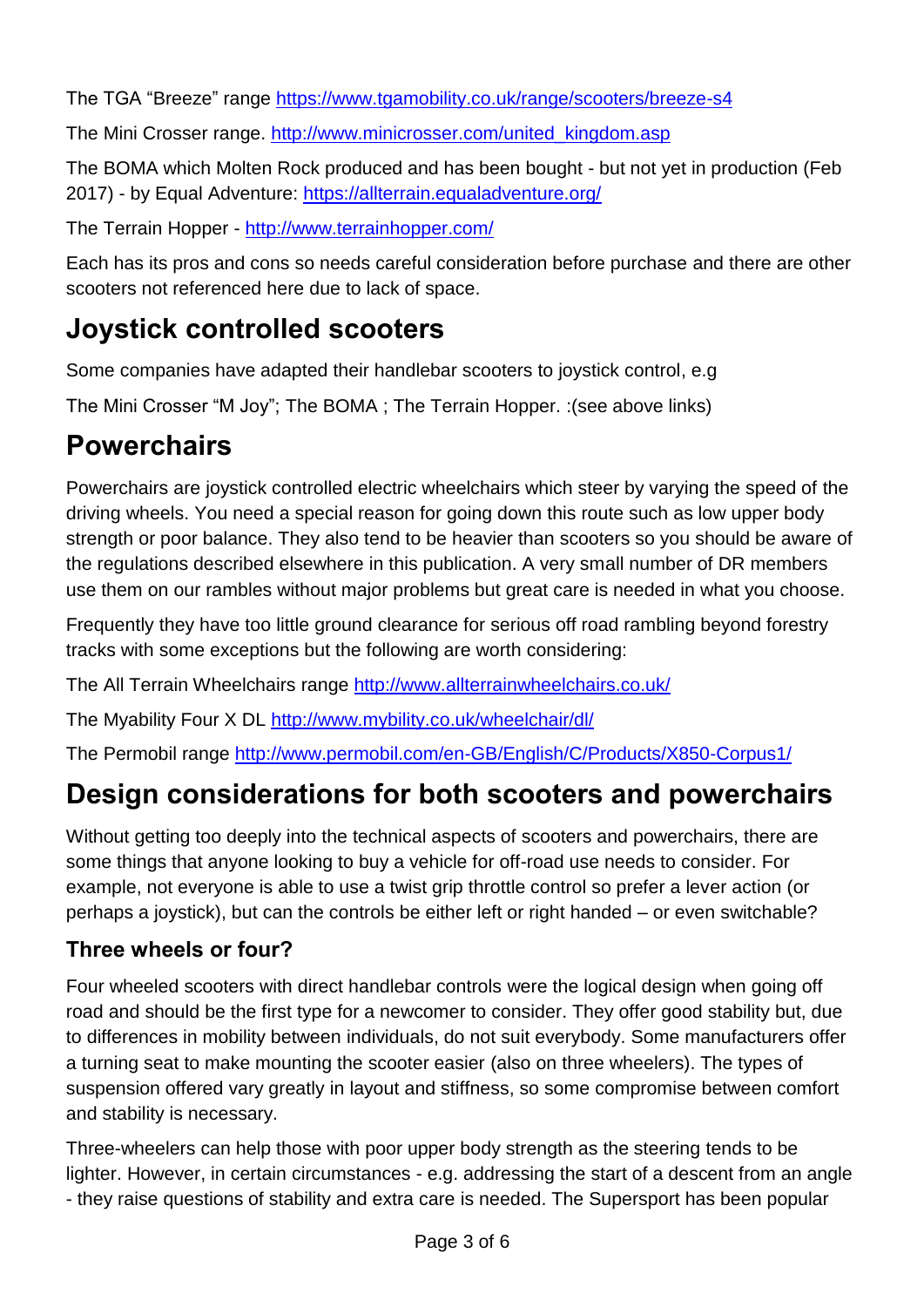with members for a long time and recently Beamer, who make the Tramper, have launched the TWS which is gaining support.

#### **Ground clearance, wheels and tyres.**

Ground clearance is very important in avoiding obstacles and at least 100mm (4") is needed, preferably more than 130mm (5") if possible. Wheel size is obviously connected with clearance but large/deep tyres on small centres can make the whole scooter unstable if they are soft. Large centres with small tyres (like motorcycles) are better. Satellite casters on a powerchair can cause steering problems by catching on tufts of grass or boulders. A deep tread pattern can give improved grip on grassy slopes and some manufacturers utilise moto-cross tyres. However, a bobbly pattern and hard suspension makes for a less comfortable ride on solid surfaces.

#### **How wide and long?**

The width of the wheelbase of a scooter or powerchair is very important with regard to lateral stability. "Pavement scooters" are frequently designed to get through standard doors and can be as narrow as 600mm (2 ft.) wide so may be unstable on sloping rough ground. Conversely, anything over 750mm (29½ ins.) *can* give problems when getting through older narrow gates. The wheelbase of a powerchair is usually shorter than a scooter so sudden changes in gradient are felt more severely, particularly when starting a steep descent where, as with three wheelers, extra care is necessary.

#### **Battery size and type.**

The science of battery design, use and care is quite involved and beyond the scope of these notes save for some general comments and the advice to *read the instructions*! "Traditional" car batteries are not suitable for scooters as they are designed to give high current for a very short time when the vehicle starts and thereafter very little. In contrast, scooter batteries need to draw moderate to high currents over a prolonged period and allow for deep draining. They are sealed, low maintenance and frequently "gel" types. However, larger batteries mean increased weight and reduced range so an optimum size has been adopted by most manufacturers.

"Pavement" scooters are designed to operate on smooth, level surfaces and generally don't have large enough batteries for rambles beyond Cat.2. A full day Cat 3 ramble, possibly climbing 1000ft (300m) on rough ground, takes a great deal out of a battery. True off road scooters tend to operate at 24 volts and have 2 x 12 volt 75 amp-hour batteries or larger.

Be wary of the range that suppliers claim for their scooters. Their tests are usually made on good, level surfaces and sometimes at relatively high speed so tend not to reflect what can be achieved off road. A passable rule of thumb might be to halve what they say the scooter will do until you can try one on rough ground. Again ask around DR Members, especially those who have recently changed their scooter to get the low down on any you are interested in trying.

Battery technology has improved greatly in the last decade and is, to a large degree, responsible for our ability to ramble. However, the advent of lithium batteries is, to some, a mixed blessing. They are considerably lighter than lead-acid batteries and have a reasonable range, adequate for pavement scooters and some rambles. Unlike the voltage of lead batteries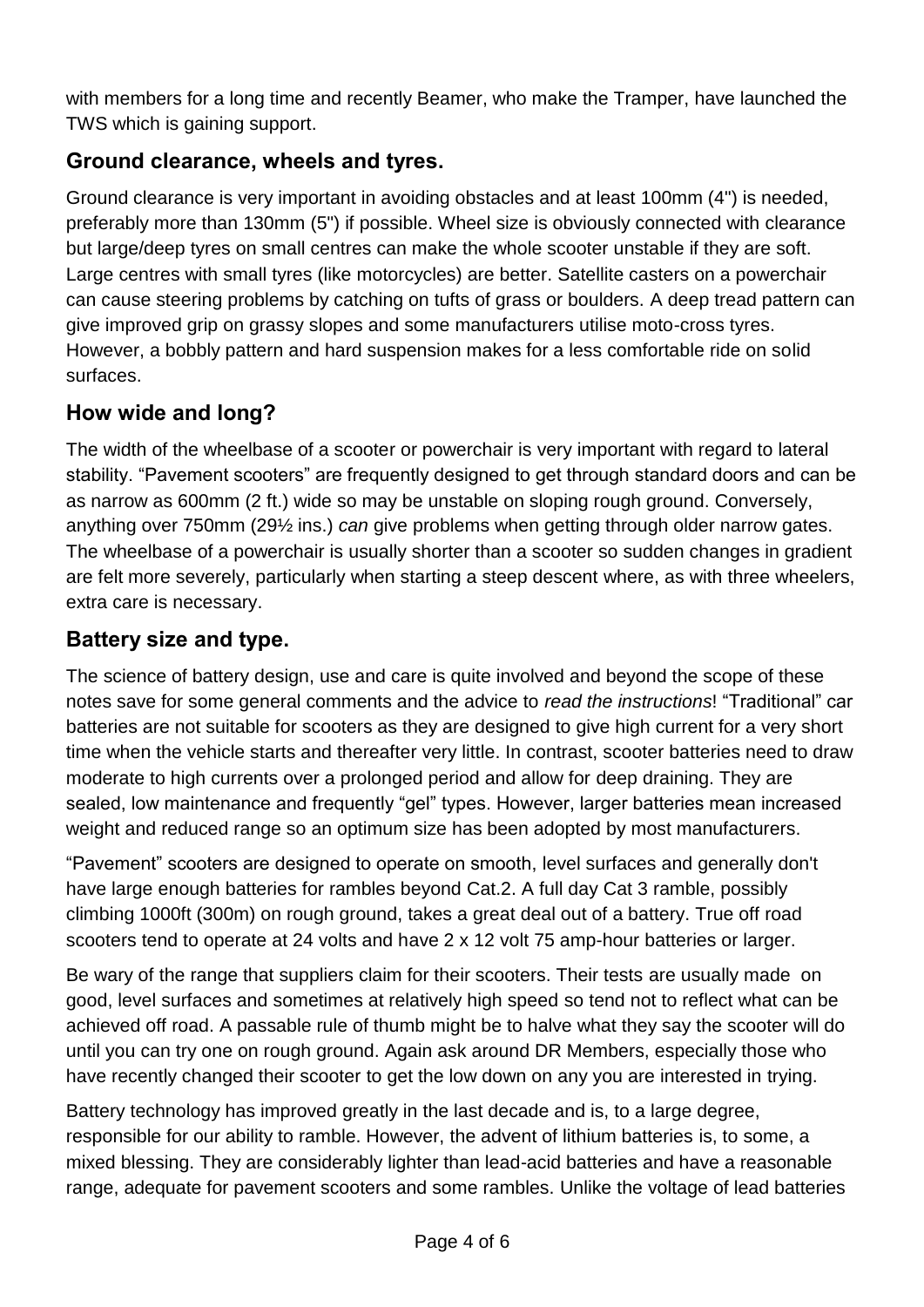which, on coming towards the end of their charge, drops off gradually with plenty of warning, the fall off of lithium battery performance is sudden and quick, giving much less warning of being stranded! Hopefully this situation will improve. An article in the Autumn 2015 issue of our newsletter (The Disabled Rambler) entitled "Upgrading from 4 wheels to 3" gives an account of experience with the new Beamer TWS using Lithium – ion batteries, with good results so far.

Power chairs and scooters with four wheel drive can be heavy on batteries. This is because they consume power in steering either by varying the speed of one set of wheels or driving motors to turn the front wheels or axle. Consequently be even more wary of the range claimed.

# **Try before you buy!**

It is **very** important that you try - **off road** - any scooter you might be considering for rambling. Controlling a scooter or powerchair on rough ground is far different from driving it round a car park! The National Trust and many country parks have Trampers for hire.

Look round where you live for possible places that you can ask suppliers to bring a scooter for you to try - any dealer worth their salt should do this without an argument. A "test track" might start as a road, go to a farm track and then get progressively rougher due to tractor activities. It would also be usefully to have some quite steep grassy banks to test traction on a slope.

## **Mobility scooters, powerchairs and the Law**

Scooters and powered wheelchairs (powerchairs) are termed in law "Invalid Carriages". There is a raft of somewhat confusing legislation and regulations associated with them but we shall summarise only the most relevant information here. The important point as far as DR is concerned is that invalid carriages are permitted for use on Rights of way, footpaths and Access land. Neither The Chronically Sick and Disabled Persons Act 1970 nor the Countryside and Rights of Way Act 2000 make any specific reference to weight or other limitations. However, The DVLA divides them into three classes for road use:

Class 1 – Manually powered wheelchairs,

Class 2 – Powered wheelchairs and scooters for pavement use only (unless a road has no pavement)

Class 3 – Powered wheelchairs and scooters which may be driven on the road.

For full details see [https://www.gov.uk/mobility-scooters-and-powered-wheelchairs](https://www.gov.uk/mobility-scooters-and-powered-wheelchairs-rules/overview)[rules/overview](https://www.gov.uk/mobility-scooters-and-powered-wheelchairs-rules/overview)

### **Limitations**

Class 1 and 2 are limited to 113.4 Kgs *unladen weight* (the weight without the passenger and movable items but including the batteries) and 4 mph.

Class 3 – can be driven on the road up to 8mph but must have a device to restrict their speed to 4mph on pavements etc. They are limited to 150Kg unladen weight – which includes the batteries. However, by an amendment in 2015, if they have *necessary user equipment* (such as a lift or a turning seat) the limit is extended to 200Kgs. Such equipment must form part of, or be attached to the scooter/powerchair and be necessary for "the specific clinical, postural, hygienic,